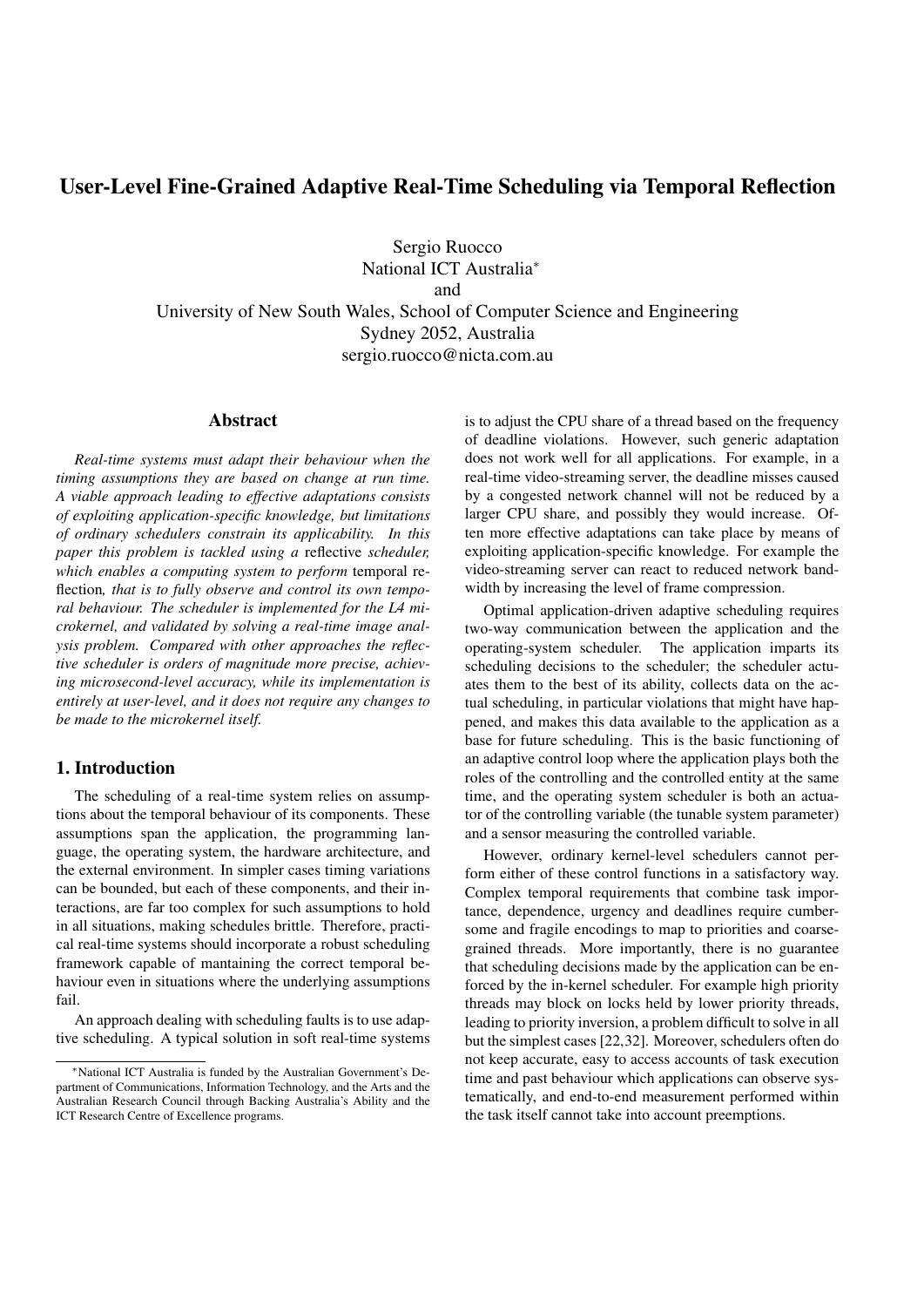*Therefore, applications need new abstractions and new mechanisms that allow a better level of observation and control of scheduling. These requirements can be met by a reflective scheduler, a time-driven scheduler based on reflective abstractions and mechanisms that allow a system to perform temporal reflection, that is to explicitly model and control its temporal behaviour as an object of the system itself [23].*

*In our previous work [16] we developed a proof of concept implementation of the reflective scheduler in Java. This paper aims to demonstrate that the reflective approach to scheduling can be applied to provide a high-accuracy adaptive real-time scheduling framework for realistic resourcebounded systems. A common example is a mobile system, where meeting real-time constraints with severely limited CPU, memory and energy resources mandates continous fine-grained tradeoffs and adaptation.*

*We describe our implementation of the reflective scheduler on top of the L4-embedded microkernel [18]. In general microkernels such as GreenHills Integrity and QNX [5] have long been popular for real-time and embedded operating systems. L4-embedded is a version of L4 designed for use in resource-constrained real-time systems such as mobile phones, security cameras and so on. While being a production-quality kernel used in a number of industrial systems, it is also a research vehicle for a growing community of researchers in systems.*

*Here we give a detailed account of how we mapped the reflective-scheduler design onto the L4-embedded API. This included both issues of functional nature (e.g., implementing interaction and synchronisation between different parts of the scheduler), and temporal nature — achieving microsecondlevel accuracy at user level on top of a microkernel like L4, which trades off predictability for performance [24], without changing its internal implementation.*

*Our implementation of the reflective scheduler relies only on the standard L4-embedded API and a high-resolution hardware timer. Unlike other approaches to reflective scheduling [21], it does not require the development of a new kernel, and unlike other real-time frameworks for the L4 microkernel [6], it does not require any changes to be made to the microkernel itself.*

*The reflective scheduler does not interfere with standard L4 scheduling: best-effort threads run in the free time between time-critical operations. It takes advantage of the fact that IPC is the most optimised primitive of the L4 microkernel; the critical path between the release of a time-critical operation and its execution is mostly composed by the delivery of an IRQ, via IPC.*

*The core of the resulting implementation is less than 100 lines of C code (presented in Section 4), while the complete framework is about 1000 loc. The scheduler is fully portable across L4 microkernels that implement the L4::N1 API specification. Moreover, since the entire implementation relies on* *simple and general scheduling and notification mechanisms, we believe that the results obtained are not tied to the L4 microkernel, and should be considered valid for other microkernels and RTOSes.*

*We validate our implementation showing an adaptive scheduling strategy that solves a real-time image analysis problem. The solution also demonstrates that the reflective scheduler can perform time-critical operations with microsecond accuracy (on a 400 MHz XScale), an accuracy orders of magnitude beyond what the standard L4 kernel provides, and one order of magnitude beyond a different approach to reflective scheduling [21].*

*These results show that reflective approaches, generally considered too slow to the point of being impractical even for normal application programming, if properly applied and implemented are instead a viable approach to design and implement adaptive real-time systems, and worthy of further research.*

*The rest of the paper is structured as follows. Section 2 introduces temporal reflection and the reflective scheduler. Section 3 introduces the L4-embedded microkernel features we used to implement the scheduler. Section 4 presents the design and implementation of the reflective scheduler. Section 5 validates it by solving a real-time image analysis problem. Section 6 discusses related work in the areas of realtime reflective and adaptive scheduling. Finally Section 7 hints at future work and concludes the paper.*

# 2. Reflective scheduler

*The reflective scheduler stems from previous research in the application of computational reflection to the design and implementation of software architectures for real-time and, more generally, time-sensitive systems [16]. After a brief introduction to computational reflection, we describe the architecture of the reflective scheduler and its functioning, which finally leads to the definition of temporal reflection.*

#### 2.1. Computational reflection

*Reflection in computing systems was originally introduced by Smith in his fundamental work [25,26]. Smith [26] defines*

*". . . 'reflection' in its most general sense . . . the ability of an agent to reason not only introspectively, about its self and internal thought processes, but also externally, about its behaviour and situation in the world. Ordinary reasoning is external in a simple sense; the point of reflection is to give an agent a more sophisticated stance from which to consider its own presence in that embedding world."*

*and a reflective system as "a computer system able to reason about itself". Smith's definitions owe to the fact that he introduced reflection in computing through the field of artificial*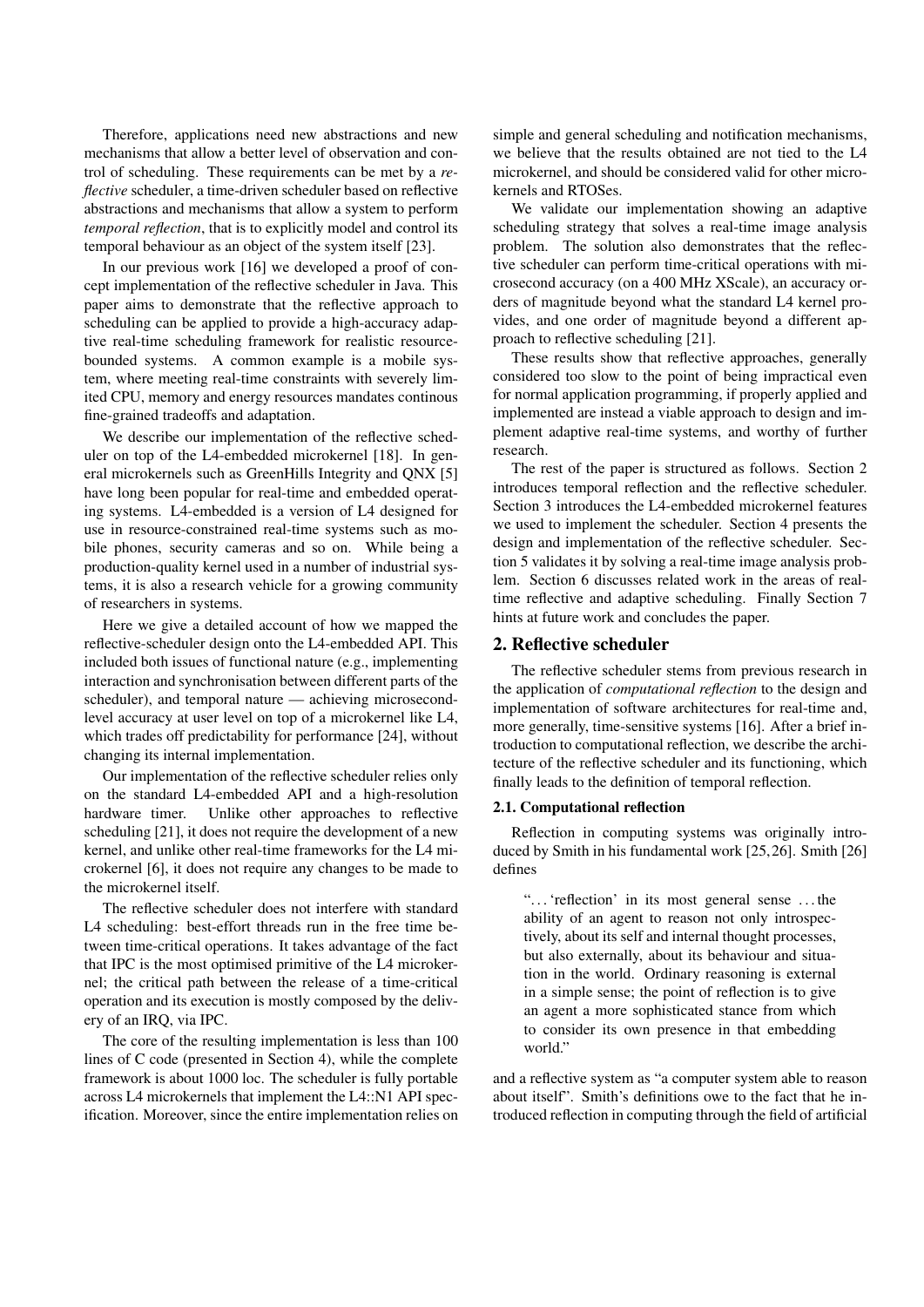*intelligence, and the actual roots of reflection are in philosophy and logic: Demers [1] provides an accurate overview of the field. Maes [15] gives a less esoteric definition of computational reflection as "the activity performed by a computational system when doing computation about (and by that possibily affecting) its own state and computations".*

### 2.2. Reflection at language and system level

*Most research on reflection focuses on procedural reflection, that is "self-referential behaviour in programming languages" (see [26] and [25], p. 41). As a consequence, most reflective approaches to real-time scheduling (see Section 6) blindly use techniques and mechanisms developed for procedural reflection, furthering the "tendency to mix reflection and the use of these techniques. In a sense, the tools [are] taken for the concept" [1], resulting in unsound designs and inefficient implementations.*

*A fertile area of research for applications of reflection develops when the focus of programming shifts from the level of language statements and features, or programmingin-the-small, up to the systemic level of the run-time structure and behaviour of a computational system as a whole, or programming-in-the-large [2]. By applying computational reflection at system level it is possible to deal with systemic aspects of computation that are relevant for real-time and, more generally, time-sensitive systems. The key aspect of interest in a time-sensitive system is its overall temporal behaviour: it is both complementary and orthogonal to its software architecture [4, 31], and, like its architecture, it is not a static property that can be localised in one of its components. Rather, it is an emergent property of the system that results from their execution and interaction at run-time [17].*

#### 2.3. Reflective scheduler

*Classic real-time schedulers run tasks according to their priorities or deadlines as determined by the application designer. The resulting behaviour is correct as long as the assumptions made during the scheduling analysis hold. However, as soon as the assumptions change such that the current schedule fails, the application must recover quickly from the failure and bring the system to a safe state to avoid serious consequences.*

*One way to deal with scheduling failures is adaptive scheduling. A control-based approach to real-time adaptive scheduling is to have a modified scheduler notifying a controller module of failures like missed deadlines or jobs<sup>1</sup> dropped because of overload (the controlled variable). Based on this information the controller adapts the probability of that failure to repeat in the future by changing a controlling variable; in [14] such a variable is the estimated utilisation of the processor. The controller can trade scheduling failures with another system parameter, like energy consumption [33].*

*However, schedulers do not keep track of and report on the concatenation of transient temporal interdependencies among jobs that led to a scheduling failure. The job*  $\alpha$  *of a task A can violate its deadline either because A's worst case execution time (WCET) was miscomputed, or it was blocked waiting for a lower priority job* β *(or preempted by a higher priority job* γ*) that overran its WCET but still met its deadline; in turn,* β *and* γ *may have been waiting for other jobs, and so on. As a consequence, the controller does not have sufficient information to determine exactly which assumptions were violated and led to the scheduling failure. The adaptations it can possibly perform are only ex-post and coarse-grained. For finer-grained adaptations new abstractions and new mechanisms that allow a better level of observation and control of scheduling become necessary.*

*These requirements can be addressed by a reflective scheduler, a time-driven scheduler based on reflective abstractions and mechanisms, centred on the idea of representing and controlling the system temporal behaviour as a timed succession of actions. Listing 1 and Figure 1 depict the abstractions and components the scheduler is based on, which we describe in the following paragraphs (adapted and extended from [16]).*

| class TimeInterval {<br>int plannedBegin, plannedEnd;<br>int actualBegin, actualEnd; |  |  |  |  |  |
|--------------------------------------------------------------------------------------|--|--|--|--|--|
| TimeInterval (int pBegin, int pEnd);                                                 |  |  |  |  |  |
| ł                                                                                    |  |  |  |  |  |
| abstract Action {                                                                    |  |  |  |  |  |
| TimeInterval timeInterval;                                                           |  |  |  |  |  |
| abstract void perform();                                                             |  |  |  |  |  |
| Action (TimeInterval tInt) {                                                         |  |  |  |  |  |
| $timelnterval = tint$ ;                                                              |  |  |  |  |  |
|                                                                                      |  |  |  |  |  |
|                                                                                      |  |  |  |  |  |
| class RealTimeLine $\{$                                                              |  |  |  |  |  |
| void addAction (Action);                                                             |  |  |  |  |  |
| int now()                                                                            |  |  |  |  |  |
|                                                                                      |  |  |  |  |  |

#### **Listing 1. Architectural abstractions**

TimeInterval *models the planned time interval and the actual time interval for the execution of an operation bracketing them with two* [*begin, end*] *pairs of time instants.*

Action *models the temporal aspects of a computation binding a* perform() *operation with a* TimeInterval*.*

RealTimeLine *models the "real" time, i.e., a monotonic sequence of time instants characterised by the nondecreasing* now() *value of the current time.*

*The current time splits the timeline into a past and a future timeline; the two real-time lines decorated by actions represent the past and the future temporal behaviour of the system, respectively. Actions can be inserted into the future timeline and the planned instants of their* TimeInterval*s can be specified. This allows the global temporal behaviour of the system to be controlled by planning actions on the future timeline in the proper sequence and with proper timing to suit the application's functional and temporal requirements.*

*<sup>1</sup>A job is the instance of task released at a certain time.*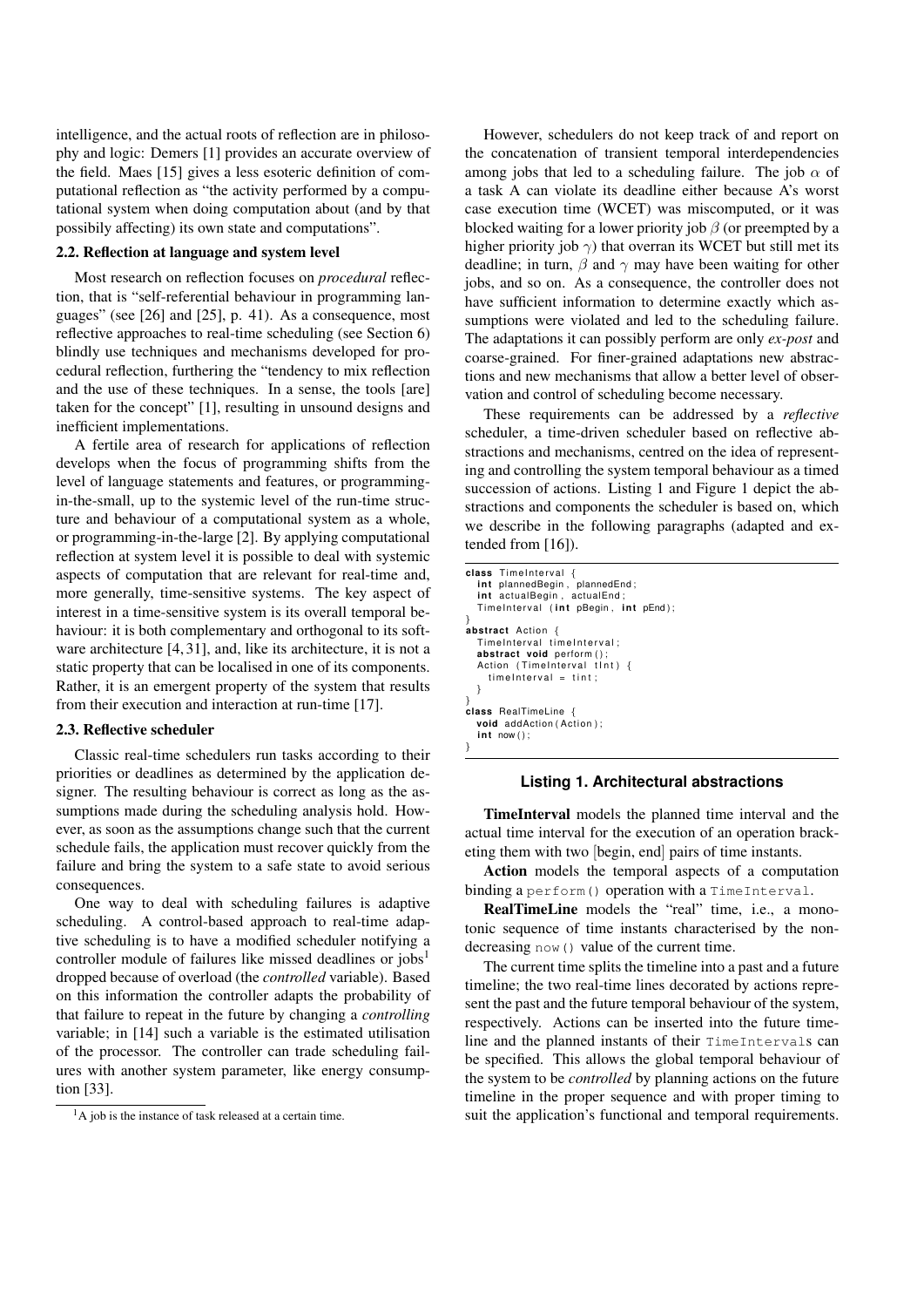*Actual instants of a TimeInterval make sense for the past timeline only. They are used to record and observe the past temporal behaviour of the system. Both actual and planned instants are immutable for the past timeline.*



**Figure 1. Reflective scheduler and timeline**

*Along with these abstractions we introduce two architectural components of the system, the strategist and the execution engine. Their purpose is to control and actuate the temporal behaviour, respectively. By separating the two roles, we achieve separation of policy and mechanism [9].*

The execution engine *triggers the execution of a computational operation whenever the corresponding action is enabled, i.e., the current time falls inside its planned interval. It also sets the* actualBegin *and* actualEnd *of the* TimeInterval *whenever a computational operation is actually started and completed, respectively. The execution engine provides the required reflective causal connection between the actual system temporal behaviour and the architectural abstractions that represents it, i.e. the actions, their time intervals and the real-time line.*

The strategist *is in charge of observing the past behaviour of the system and planning its future behaviour, respectively, by observing actions in the past timeline, and by inserting actions in the future timeline according to the application goal(s) and requirements. The strategist is an integral part of the application, namely the part in charge of time-related decisions.*

*In classic priority-based real-time software the equivalent of the strategist is the scheduling logic that statically or dynamically sets the tasks' priorities based on their deadlines and durations according to a given scheduling algorithm like rate-monotonic analysis. The equivalent of the execution engine is the dispatcher within the kernel.*

*The reflective scheduler has a number of advantages over other approaches: (i) it clearly identifies and localises in separate components the policy and the mechanism that determine the overall system behaviour, while traditional approaches leave implicit scheduling control rules scattered in different places and at various levels of abstractions, dispersed among application code, kernel scheduler, locks and low-level interprocess communication mechanisms (all possibly with priority-inversion avoidance algorithms), and so on; (ii) since it knows what scheduling information is rel-* *evant for the application, it can record only the bare minimum and abstract it in the most suitable form. This is possible because all the timing data is collected at the decisionmaking point (a consequence of the policy-mechanism separation); (iii) it is based on abstractions and components that represent and control time and behaviour more explicitly and accurately than ordinary schedulers, threads, priorities, and deadlines; (iv) it allows an application to keep abreast of the current state of scheduling with sufficient detail to spot scheduling faults that anticipate a failure, and possibly take preventive steps to avoid it.*

Temporal Reflection *The reflective scheduler, however, does not simply separate policy and mechanism. First, it models a time-sensitive system as a system "amenable to dynamic, feedback-based control" [8]. Second, and more importantly, it explicitly represents the system temporal behaviour as an object upon which the strategist can make arbitrary computations. It is then possibile for a computing system to reason about temporal aspects of its own computation. Accordingly, we define temporal reflection as "the ability of a system to self-represent (reify), observe and control its own temporal behaviour" as an object of the system itself [23].*

# 3. The L4 microkernel

*L4 is a family of second-generation microkernels that aims at high flexibility and maximum performance, but without compromising security. In order to be fast, L4 strives to be small by design [11], and thus provides only the least set of fundamental abstractions and the mechanisms to control them: address spaces with memory mapping operations, threads with basic scheduling and synchronous IPC. We based the reflective scheduler on NICTA::Pistachioembedded (L4-embedded), an implementation of the N1 API specification [18].*

Scheduler *L4 contains a 256-level, fixed-priority, roundrobin (RR) scheduler. The RR scheduling policy runs threads in priority order until they block in the kernel, are preempted by a higher priority thread that becomes runnable, or exhaust their timeslice. The standard length of a timeslice is 10 ms* but can be set between  $\epsilon$  (the shortest possible timeslice, cur*rently 2–10 ms depending on the platform) and* ∞ *with the* Schedule() *system call. Once a thread exhausts its timeslice, the scheduler enqueues it at the end of the list of the running threads of the same priority, to give other threads a chance to run. RR achieves a simple form of fairness and, more importantly, guarantees progress.*

Synchronous IPC *L4 threads can exchange messages via L4's synchronous IPC using a number of convenience functions implemented in terms of the basic* Ipc() *syscall. Besides the classic* Send() *and* Receive()*, for example, there is* Call()*, used by clients to perform a simple RPC to servers, composed by a* Send()*, followed by a* Receive() *from the same thread. Once the request is performed, servers*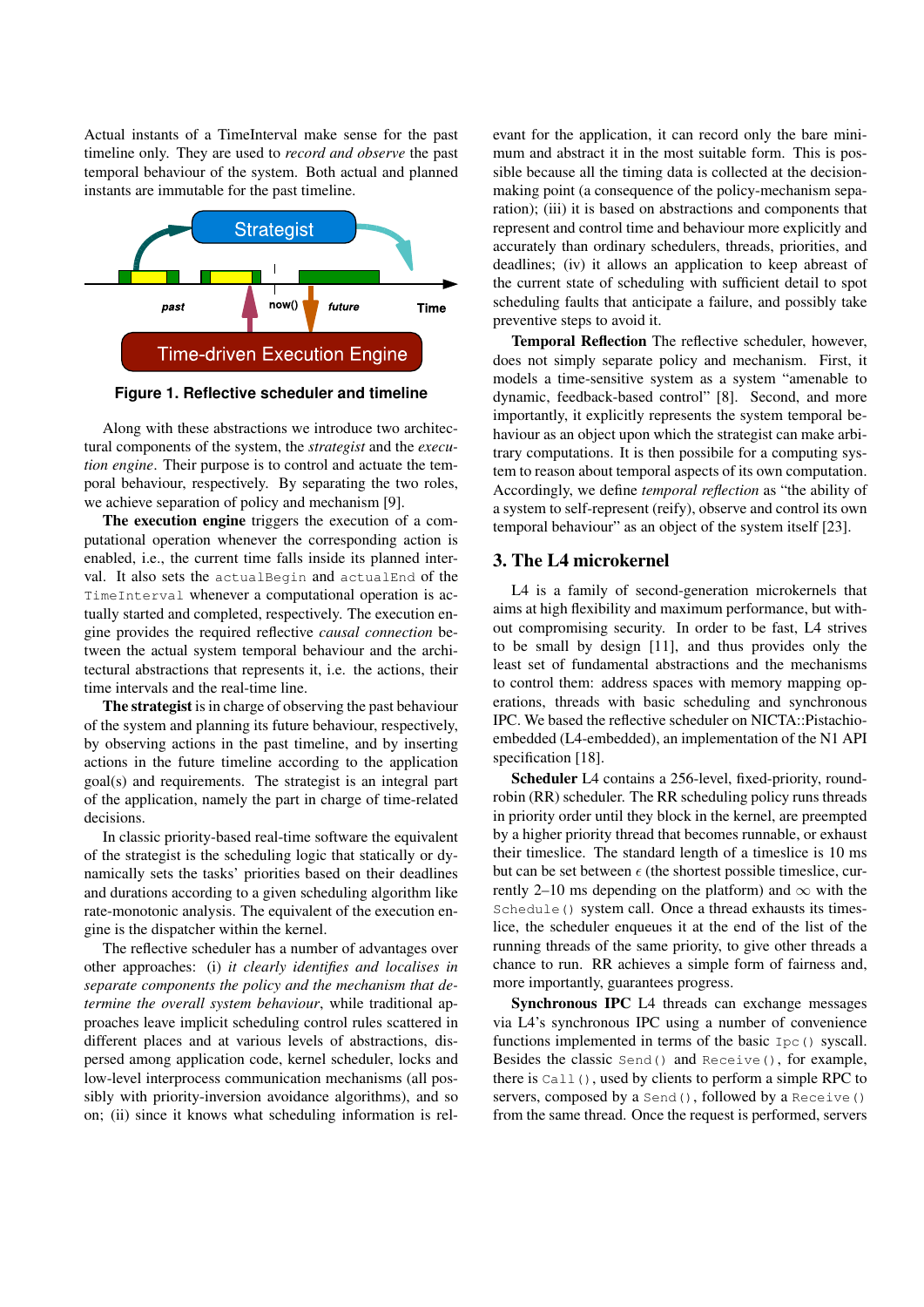*can reply and then block waiting for the next message using* ReplyWait()*, a* Send() *to a thread followed by a* Receive() *from any thread. To wait for an incoming message one can use* Wait()*, that is a* Receive() *from any thread, and so on. The complete list of IPC convenience functions is defined in the L4-embedded specification [18].*

User-level interrupt handlers *L4 delivers an interrupt as a synchronous IPC message to a normal user-level thread which registered with the kernel as the handler thread for that interrupt. The handler runs in user-mode with its interrupt disabled, but with the other interrupts enabled, and thus it can be preempted by higher-priority threads, which possibly, but not necessarily, are associated with other interrupts.*

Asynchronous notification *Asynchronous notification is used by a sender thread to notify a receiver thread of an event. While implemented via the IPC syscall, notification is neither blocking for the sender, nor requires the receiver to block waiting for the notification to happen. A sender notifies with* AsynchIPC(tid,bits\_to\_notify)*. A receiver first specifies with* Set\_AsynchMask(bit\_mask) *the bits it is interested in, then can poll the current state of its notification word with* Get\_NotifyBits()*, or block waiting for the notification of any event or a normal, synchronous IPC message using* WaitAsynch(&recv\_bits,&src\_tid)*.*

### 4. User-level reflective scheduler for L4

*This section gives a detailed account of the implementation of the reflective scheduler for L4-based systems. First we list the various requirements and desiderata it should meet, then we show how we designed and implemented its components to meet them, and finally we analyse in detail the code of the execution engine and how it uses the scheduler and L4-embedded APIs.*

### 4.1. Requirements

*The reflective scheduler shall meet these requirements:*

Timeliness of execution *actions shall run at the planned time with minimal jitter. Scheduling accuracy is critical, for example, for applications such as multimedia, softwaredefined radios and time-sensitive communication protocols.*

Accuracy of measurements *the actual duration of actions shall be precisely measured, as the well functioning of adaptive strategies depends on the accuracy of the measurements.*

Reactivity to changes *both the strategist and execution engine shall react promptly to any change on the real timeline, to keep aligned the actual and the desidered temporal behaviour of the system.*

*Additionally, the reflective scheduler shall properly integrate in L4-based systems. First, real-time applications shall seamlessly run along with non-real-time ones without any consequence, besides the use of processor time spent executing time-critical actions. Second, the reflective scheduler will neither replace nor interfere with the standard L4 scheduler, but rather it will coexist with it. Finally, its implementation* *will not require any change to the microkernel itself. The latter requirement entails a user-level implementation, in line with the microkernel philosophy [12].*

### 4.2. Design and implementation

*We analysed the L4 microkernel API and the aspects of its implementation that affect the temporal behaviour of userlevel software [24]. Based on this analysis we designed the reflective scheduler components, its API, and a supporting timer driver in terms of C language structures and the L4 embedded API so as to meet the requirements and desiderata discussed above. The results are described in the following paragraphs and summarised in Listings 2 and 3.*

Low-level timer driver *The timely execution of actions and the accurate measurement of their duration hinges on lltimer, a user-level device driver which defines some abstractions and primitives as C structures and macros to use a hardware timer in a platform-independent, yet very efficient way. The hardware timer and time measurements are modelled by* lltimer *and* lltimepoint*, respectively.*

|            | struct Iltimepoint {<br>union $\{$                                                                           |  |  |  |  |
|------------|--------------------------------------------------------------------------------------------------------------|--|--|--|--|
|            | uint32_t raw32; // 32 bit timers                                                                             |  |  |  |  |
|            | uint64_t raw64; $// 64 bit timers$                                                                           |  |  |  |  |
|            | } raw; // the value read from the hw timer<br>usec_time_t usec; // from raw via C macros                     |  |  |  |  |
| };         |                                                                                                              |  |  |  |  |
|            | struct timeinterval {                                                                                        |  |  |  |  |
|            | struct Iltimepoint start;                                                                                    |  |  |  |  |
| };         | struct Iltimepoint end;                                                                                      |  |  |  |  |
|            | struct Action {                                                                                              |  |  |  |  |
|            | int<br>class:                                                                                                |  |  |  |  |
|            | struct timeinterval planned;                                                                                 |  |  |  |  |
|            | struct timeinterval actual;<br>$(*$ perform) $(void)$ ;<br>void                                              |  |  |  |  |
|            | int<br>clobber;                                                                                              |  |  |  |  |
| };         |                                                                                                              |  |  |  |  |
|            | struct RealTimeLine {                                                                                        |  |  |  |  |
|            | struct Iltimer * refClock;<br>past_tl_mutex;                                                                 |  |  |  |  |
|            | struct mutex<br>struct Action * pastHead;                                                                    |  |  |  |  |
|            | struct Action * pastTail;                                                                                    |  |  |  |  |
|            | L4_ThreadId_t<br>pastObserverThread;                                                                         |  |  |  |  |
|            | pastObserverBit;<br>int                                                                                      |  |  |  |  |
|            | future_tl_mutex;<br><b>struct</b> mutex<br>struct Action * futureHead;                                       |  |  |  |  |
|            | struct Action * futureTail;                                                                                  |  |  |  |  |
|            | L4_ThreadId_t futureObserverThread;                                                                          |  |  |  |  |
|            | futureObserverBit;<br>int                                                                                    |  |  |  |  |
| };<br>void | future_enqueue_action (struct Action *);                                                                     |  |  |  |  |
| void       | past_enqueue_action (struct Action *);                                                                       |  |  |  |  |
| void       | future_add_observer (L4_ThreadId_t, int);                                                                    |  |  |  |  |
| void       | (L4.ThreadId.t, int);<br>past_add_observer                                                                   |  |  |  |  |
|            | struct Action * future_get_first_action (void);                                                              |  |  |  |  |
|            | struct Action * future_peek_first_action (void);<br>struct Action * future_dequeue_action (struct Action *); |  |  |  |  |
|            | struct Action * past_get_latest_action (void);                                                               |  |  |  |  |
|            | struct Action * Action_new (int /* class */,                                                                 |  |  |  |  |
|            | void $(* \neq perform*)$ (void), struct time interval $*)$ ;                                                 |  |  |  |  |
| void       | Action_delete (struct Action *);                                                                             |  |  |  |  |

### **Listing 2. R. Scheduler abstractions and API**

*The current implementation of* lltimer *is 500 loc, half of which is the driver for the XScale* OSTMR*, a 32 bit timer clocked at 3.640 MHz.*

Actions *C functions play the role of time-critical operations, and are referenced via function pointers in* Action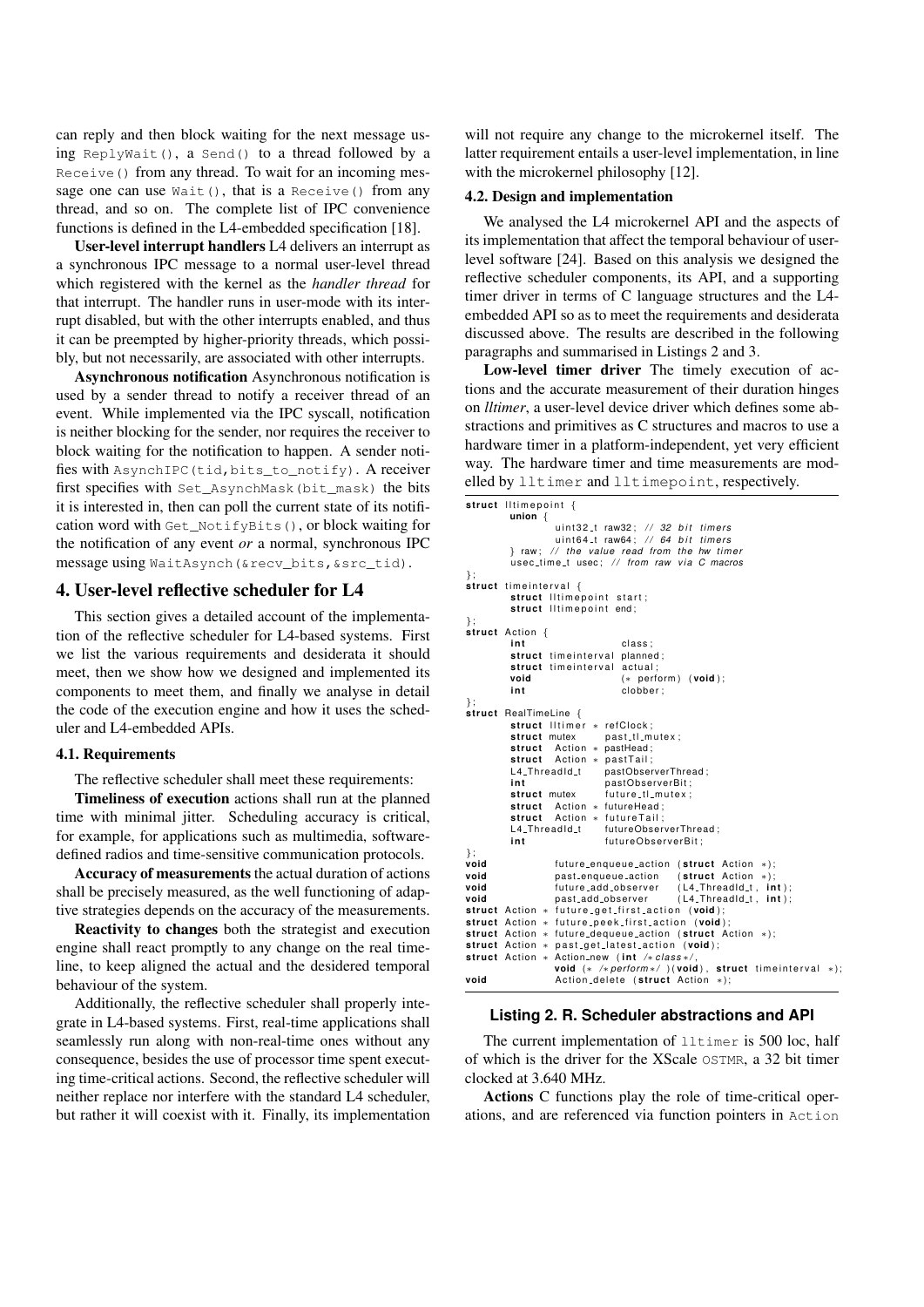*structures, allocated by* Action\_new() *and disposed by* Action\_delete()*. The strategist uses the* class *field to quickly identify actions; the execution engine uses the* clobber *field to flag that the execution of this action was delayed by the late termination of the previous one.*

Timeline *The real timeline is split into a past and a future timeline, each one implemented by a linked list protected from concurrent access by a mutex. The strategist enqueues actions in the future timeline with* future\_enqueue\_action() *and with* past\_get\_latest\_action() *fetches them from the past timeline as soon as they have been executed. With* future\_peek\_first\_action() *the execution engine peeks at the first (earliest) action on the future timeline, with* future\_get\_first\_action() *removes it, and with* past\_enqueue\_action() *enqueues an executed action in the past timeline. The execution engine peeks but does not remove the first action because the strategist can replace it* <sup>17</sup> *any time before execution.*

*11*

*40* }

*60* }

*The requirement of reactivity is fulfilled by informing the interested parties of changes to the real timeline via the observer-observable design pattern (described as 'modelview' [3]). After the strategist and execution engine registered themselves as observers of the past and future timeline using, respectively,* future\_add\_observer() *and* past\_add\_observer()*, they will be informed of rel*evant changes of the timelines via L4's asynchronous  $\frac{31}{32}$ *notification. At the bottom of Listing 3 is the fragment of function* future\_enqueue\_action() *that notifies the observer if the first action changed. Similarly,* past\_enqueue\_action() *notifies the observer when it changes the past timeline.*

Execution engine *At the top of Listing 3 is the source code of the execution engine. Lines 12–14 register the execution engine as an observer of the future timeline and enable L4 IPC to deliver asynchronous notification in addition to ordinary synchronous messages. After this initialisation the execution engine performs its task in an infinite loop.*

*Line 18 peeks the first (earliest) action on the future timeline. If an action was present, line 20 clears the notification mask so that only new additions will result in notifications. Lines 22–25 use* lltimer *primitives to set up an interrupt for the planned start time of the peeked action. In case the interrupt setup at line 25 succeeds, or the peek of line 18 revealed that an action is not present, control passes to line 35 61 where it blocks waiting for an IPC message.*

*The IPC can be either an interrupt from the timer, or a notification that the head of the future timeline changed. If the IPC is an interrupt, line 38 cleans up the fired interrupt, line 39 fetches the first action on the future timeline, and control proceeds to line 43 that, if an action 71* } *was on the timeline and thus* a *is not* NULL*, exits the loop to execute it. If the IPC was not an IRQ, it can*

*be only a notification: line 42 disarms the interrupt and, since* a *stayed* NULL*, restarts from the beginning at line 16.*

*In case the interrupt setup at line 25 fails, it means that the current time is already past the planned start time (i.e., the action is late), and the interrupt will fire only when the timer counter reaches the same value after rolling over. Thus*

```
1 void execution engine thread ( void )
  2 {
         L4 Word t retbits
         14 ThreadId t src
  5 L4 MsgTag t tag = L4 Niltag ;
6 struct lltimer ∗ clock ;
         struct lltimepoint delay
  8 struct Action ∗ a = NULL;
9 struct Action ∗ pa = NULL;
 10 struct timeinterval last action interval:
         12 future add observer ( L4 Myself ( ) ); // observe future timeline
         L4_Set_AsynchMask((1 << FTL_OBSERVE_BIT));
14 L4_Accept (L4_AsynchItemsAcceptor);<br>15 while (1) f
15 while (1) {
          16 do {
            17 / / peek ( not fetch ) the action to perform
            pa = future_peek_first_action();
19 if (pa) {
20 L4 Set AsynchBits (0); // no notifications for this action<br>21 // compute when this action should start
 21 / / compute when this action should start
22 lltimepoint ze ro ( clock , &delay ); // zero the delay
23 LLT_US_TO_RAW ( clock, &pa–>planned . start );<br>24 LLT_ADD_RAW (& delay _&pa–>planned_start _&
 24 LLT ADD RAW(& delay , &pa−>planned . start , &clock−>start ); // offset
25 i f ( LLT SLEEP SETUP ( clock , &delay , L4 Myself ( ) ) ) {
26 / / timer i r q setup f a i l e d because " delay " i s <= 0
 27     // cleanup interrupt we registered for<br>28      LLT.SLEEP.CLEANUP(clock, &delay, L4.Myself());<br>29     a = future.get.first.action(); // action to run (assumes a==pa)
               30 continue ; // will exit the loop if "a" is not NULL
              .<br>// timer irg setup was successful, fallthrough to wait for IRQ IPC
 33 }
34 / / wait for timer i rq or asynchronous n o t i f y IPC
            35 tag = L4 WaitAsynch(& r etbits , &src );
\begin{array}{cc} 36 \ 37 \ \end{array} if (tag X. label == IRQ_LABEL) {
                 zleanup interrupt we just received
 38          LLT_SLEEP_CLEANUP_IRQ(src, clock, &delay, L4_Myself());<br>39         a = future_get_first_action(); // action to run (assumes a==pa,
41 else // cleanup interrupt we registered for<br>A2 ILT SLEEP CLEANUP(clock & delay 1.4 Mysel
42 LLT SLEEP CLEANUP ( clock, &delay, L4 Myself ( ) );<br>43 Muhile ( (a == NULL) ) :
 43 } while ( ( a == NULL ) ) ;
44 // the loop exited with "a" containing the action to execute now
 45 LLT READ TIMEPOINT ( clo c k , &a−>actual . start ); // time action start
46 a−>perform (a ); // execute the action
47 LLT_READ_TIMEPOINT (clock, &a−>actual .end); // time action end<br>48 // make the delay relative to the timer start
 48   // make the delay relative to the timer start<br>49     LLT SUB RAW(&a−>actual start , &a−>actual start , &clock−>start);
50 LLT SUB RAW(&a−>a ct u a l . end , &a−>a ctual . end , &clock−>start );
 51 LLT RAW TO US ( clo c k , &a−>actual . start );
52 LLT RAW TO US ( clo c k , &a−>a ctual . end ) ;
              53 / / was the e xe cution of this action delayed by the previous one?
54 if ( last action interval . end . usec > a-\rightarrowplanned . start . usec )<br>55 a\rightarrowclobber = 1:
            55 a−>clobber = 1;
           56 last action interval = a−>actual ;
57 past enqueue action (a ); // store in past timeline
          58 a = NULL; // delete reference to "a"
       59 } // while
       void future enqueue action
63 (struct RealTimeLine * rtl, struct Action * a) {<br>64 int first = 0:
         int first = 0;
         if ((timeline is empty) || ("a" is the earliest action)) {
 66 //enqueue "a" at the head of the list<br>67 first = 1; // set the first action flag<br>68 } else { /* add "a" later in queue */}<br>69 if (first == 1) // future timeline head changed, notify the observel
       7000 L4 AsynchIpc ( rtl −>futureObserverThread ,(1<< rtl −<i>>futureObserverBit ) ;
```
**Listing 3. E. engine & future enqueue action()**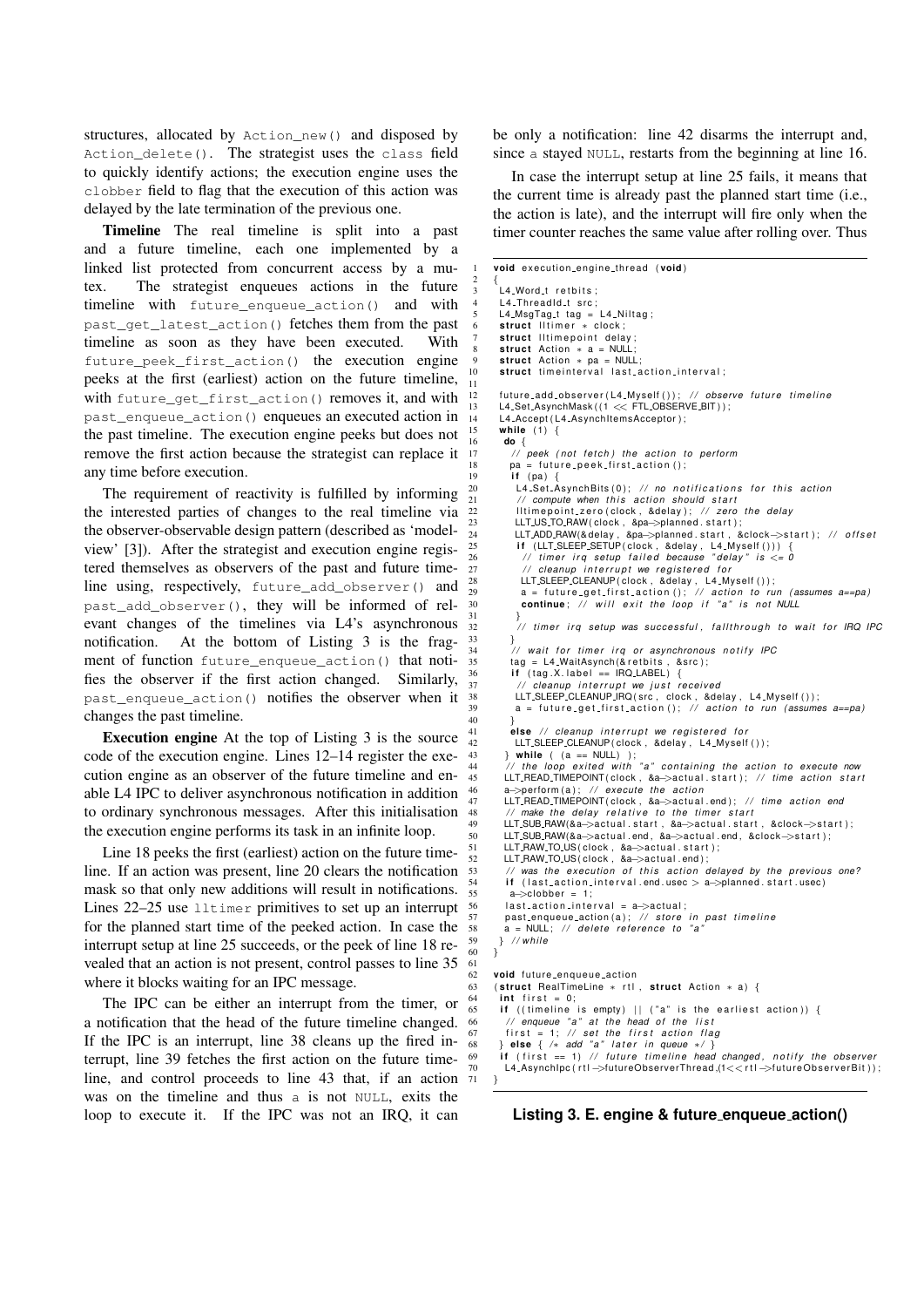*lines 28–30 disarm the interrupt, fetch the action and proceed to execute it immediately via the* perform *function pointer.*

Policy/mechanism *Executing actions unconditionally, even when they are late, avoids hardwiring arbitrary policies in the execution engine mechanism. Appropriate policies to handle the consequences of actions executed late, just like any other scheduling fault, are left to the strategist.*

Simplification *The execution engine in listing 3 has been simplified for clarity and space reasons. For example, a race condition can occur because for a notification to be received and acted upon, the execution engine must be waiting at line 35, but in some corner cases (e.g, SMP) a strategist can change the first action between the peek at line 18 and the fetch at line 29 or 39, and cause the execution engine to operate on an invalid action. There are simple workarounds (e.g., copy the peeked action and, if after the fetch* a!=pa*, reenqueue* a *in the future timeline and restart from beginning), but they are not included for the above-mentioned reasons.*

L4 integration *Since actions are atomic they should not be preempted, so the execution engine thread is the only one at its priority level (set to 240, lower than kernel interrupt threads at 255, but higher than standard applications, typically 100), and its timeslice is set to*  $\infty$ *. With this arrangement L4 schedules applications composed by lower-priority threads in the free time between time-critical actions.*

Protected scheduling *Actions run in the same protection domain as the strategist and execution engine. While we expect real-time adaptive strategies to require domain-specific information available only from within an application, protected scheduling can be performed by encapsulating in an action a synchronous* Call() *IPC to threads in other protection domains (but possibly increasing the activation jitter).*

Scheduling latency *Since the execution engine is always ready to receive the timer IPC, and has higher priority than normal applications, L4 can receive the interrupt and perform a direct process switch [10] from kernel mode to the execution engine at user level without running the kernel scheduler [24]. As a consequence, the latency of the reflective scheduler is low and roughly constant, and can be compensated by the strategist as shown in Section 5.5.*

#### 5. Experimental evaluation

*We evaluate the performance of the reflective scheduler by implementing and benchmarking a real-time application that exploits the ability of the scheduler to adapt the future application behaviour based on the observation of its recent past.*

### 5.1. The problem

*We choose an adaptive real-time image analysis problem that occurs in real-world security monitoring systems. It involves a digital video signal encoded in MPEG that must be monitored for anomalous behaviour. In our case this behaviour is the presence of sparks or lightning. A sce-* *nario where this might be required is an industrial plant that utilises flammable gas and where a spark or lightning might cause an explosion. The application decodes the encoded video stream and applies the image analysis algorithm to the stream. Upon finding a spark or lightning, it reports its position to the operator. The analysis must occur in real-time.*

Time-adaptive image-analysis algorithm *We selected an algorithm to find lightning and sparks which scales with respect to the spatial resolution of image analysis. The algorithm takes RGB frames and looks for pixels with luma (Y) exceeding a given threshold. It outputs a bounding rectangle that marks the area of interest so that it can be further processed. An example of the resulting frame is shown in Figure 2. The scalability is achieved by varying the horizontal and vertical step at which the image is scanned.*



**Figure 2. The analysis locates a lightning**

#### 5.2. Real-time requirements

*The application described above has the following realtime requirement: it must process all video frames without skipping or delaying any of them. In fact, a spark or a lightning strike is a phenomenon with high temporal resolution: skipping a single frame can lead to missing it. Delayed processing of video frames would result in late alarms. Therefore, unlike conventional soft real-time media-processing applications that can skip or buffer frames, our scheduler should satisfy a firm real-time constraint.*

*The timely analysis of a frame poses the following problems. First, the time available before the deadline is known only at run time; it depends on video rate, I/O speed (platform-, network-, and device-dependent), decoding times (CPU-dependent) and so on. While variations in frame rate and decoding times could in principle be managed, I/O makes things extremely unpredictable. Benchmarks we performed show that, even from a RAM-based filesystem, read times varies with a factor of 3. Second, the duration of image analysis itself can be difficult to estimate in advance. It has a complex dependency on the algorithm and the image*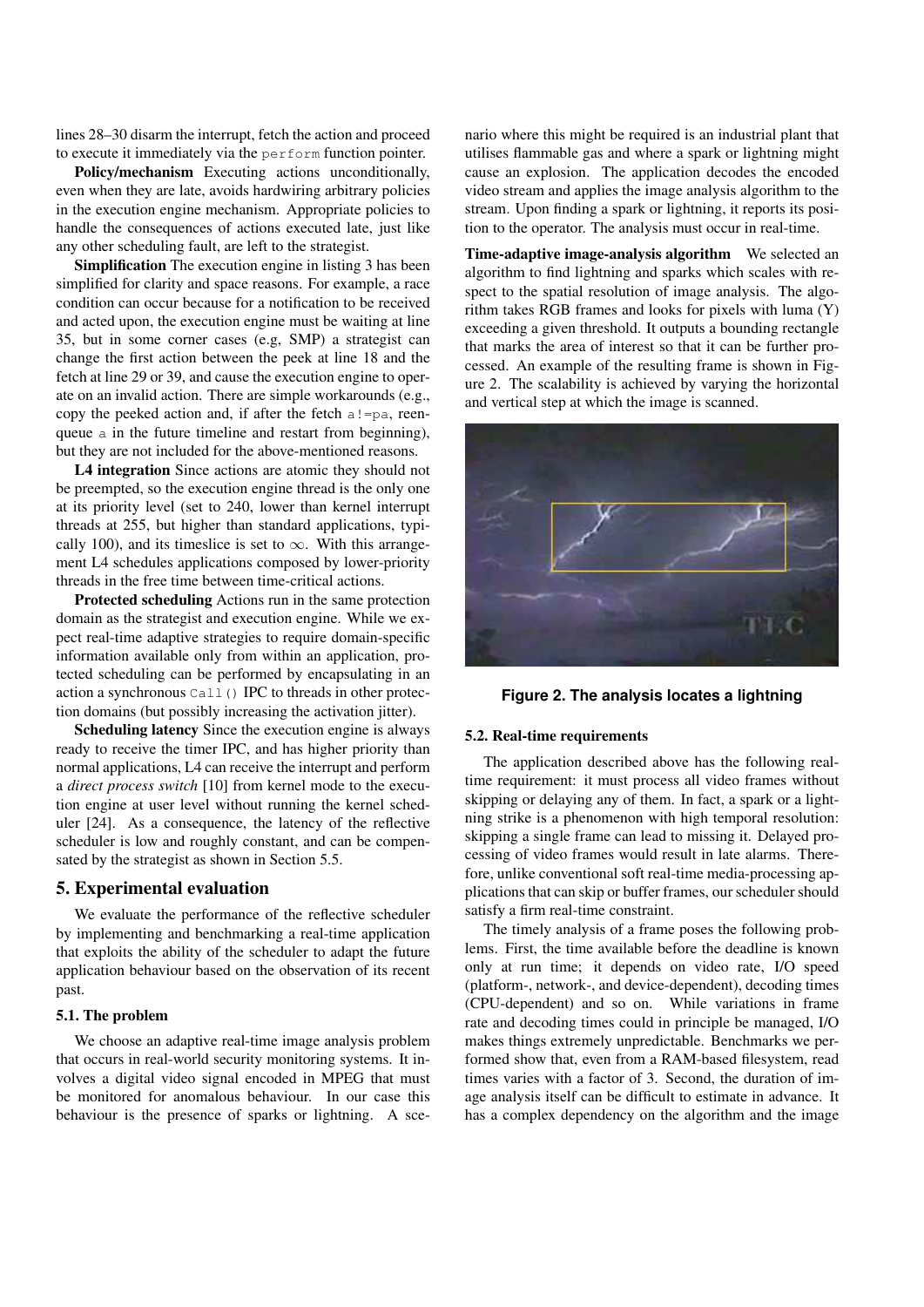

**Figure 3. Read-parse-analyze-display real-time plan**

*size, but also on CPU and memory performance, which can change at run-time for many reasons (e.g., power management and DMA traffic). Static methods like WCET are pessimistic, and would lead to too many frames skipped and underutilised available time. Therefore we want to use adaptive scheduling.*

#### 5.3. Adaptive strategy

*To meet the requirements it is necessary to plan the timing of both the MPEG video decoding and the analysis of each frame. Figure 3 shows the typical read-parse-analyse-display cycle as it appears on the timeline.*

Strategist *The core strategist logic schedules four types of actions on the timeline,* read*,* parse*,* analyse *and* display*, and handles four types of events corresponding to completion of these actions. Listing 4 shows the main application actions planned by the strategist. Listing 5 shows the "action handlers", the functions called by the strategist when it receives the notification that an action has been executed. An action handler plans future action(s) according to the action just executed, its actual duration, the current time, and the system state. In other words, while actions are application operations, action handlers are subroutines of the strategist, called right after the action has been executed.*

Adaptation tactic *We achieved the required adaptivity to the unpredictable available time and analysis duration by exploiting our knowledge of the algorithm. As the analysis duration has a positive (although unknown) correlation with the resolution, this information is collected and recorded at run-time in an adaptation table (Table 1). Each line contains the longest execution time of the analysis algorithm observed so far at the given quality setting, and the last frame where it was observed. The table is used by* lookup() *to select the best quality level given the available time as follows.* If, for example, the available time is  $9000 \mu s$ , lookup() will select the pair (1,2); if the available time is  $18000 \mu s$ , *the pair (1,1) will be selected. If, instead, the available* time is only 5000  $\mu$ s, lookup() will return the (1,3) qual*ity setting, in the hope that the resulting speedup will be enough. The quality of the adaptation improves over time, as* update\_adaptive\_table() *refines the longest observed duration at a given quality setting with the actual execution time of the* analyse *action provided by the execution engine. Algorithms with more complex timing behavior can be accommodated with correspondingly sophisticated tactics.*

| frame    | analysis length $(\mu s)$ dx dy quality (1/dxdy) |   |   |     |
|----------|--------------------------------------------------|---|---|-----|
|          |                                                  |   |   |     |
| 16       | 15211                                            |   |   |     |
| 18       | 7373                                             |   |   | 1/2 |
| 0        | (no data)                                        |   | 3 | 1/3 |
| $\theta$ | (no data)                                        | 2 |   | 1/4 |
| 0        | (no data)                                        |   | 3 | 1/6 |

**Table 1. The adaptive table after 50 frames**

Actions and actions handlers *The actions are found in Listing 4 and perform the following operations:* mpeg2\_read\_action() *reads the raw bitstream from a file and stores it in the parser buffer;* mpeg2\_parse\_action() *feeds data from the IO buffer into the MPEG2 decoder;* analyze\_action() *analyses the frame for sparks and lightning, subsampling the image along the x and y axes by* dy *and* dy *pixel, respectively (both global variables for convenience of exposition); finally,* display\_action() *displays a frame.*

```
void mpeg2_read_action () {<br>size = fread (buffer, 1,
                            i, BUFFER SIZE, mpgfile );
  mpeg2_buffer (decoder, buffer, buffer + size);
}
void mpeg2 parse action () {
  mpeq2-parse-state = mpeq2.parse (decoder);
}<br>void analyze action () {<br>#define BRIGHTNESS TRESHOLD 120 // dx. dy are globa.
  rectangle rgb ( info−>sequence−>width , info−>sequence−>height ,
    info−>display fbuf−>buf [ 0 ] , BRIGHTNESS TRESHOLD, dx , dy ) ;
}
void display action () {
  // display the frame
}
```
### **Listing 4. Actions**

*The action handlers are found in Listing 5 and perform the following operations:* handle\_read() *if some data was read, schedules a new* parse *action;* handle\_parse() *is the core function of the strategist. If the MPEG decoder status code indicates that a new frame has just been decoded,* handle\_parse() *schedules two actions. First, it calls* plan\_display() *(line 37) to plan the* display *action, which constitutes the final step of processing of the video frame. Second, if there is some time remaining before the display of the frame, it schedules the* analysis *action (line 38–43). The* lookup() *function (line 41) selects*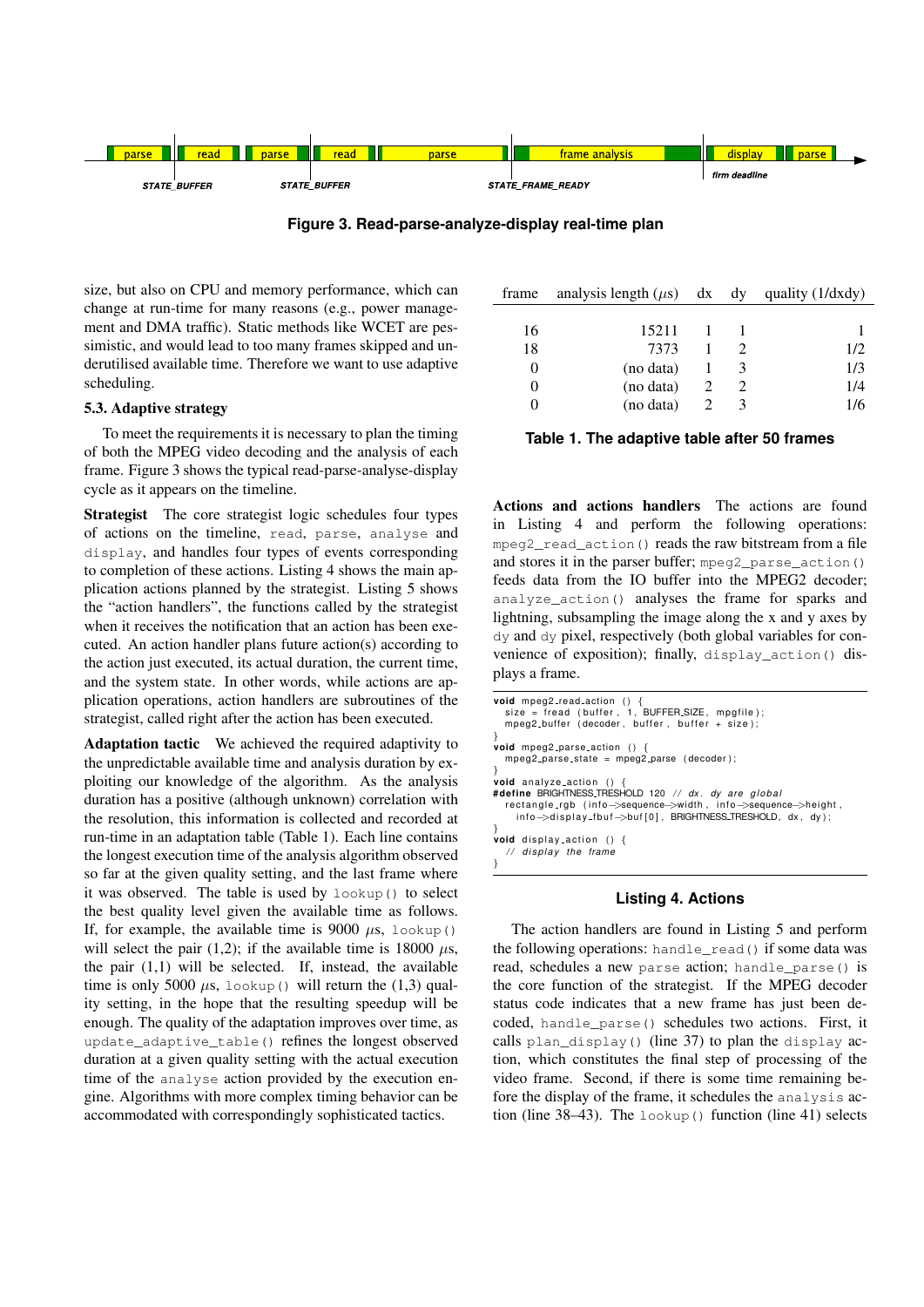*the quality of the analysis algorithm based on available time by performing lookup into the adaptation table, as described above;* handle\_analyse() *updates the quality adaptation table based on the actual execution time of the image analysis algorithm on the current frame;* handle\_display() *restarts the read-parse-analyze-display cycle with a parse.*

*6* }

*14* }

*18* }

*24* {

*45* }

*48* }

*54* } *55* }

57<br>58<br>59

*63* }

```
1 int handle analyse ( struct Action ∗ a ) {
       update_adaptive_table ( adaptive_table
 3 a−>a ctual . end . usec − a−>actual . start . usec , dx , dy , a−>frameno );
       Action-delete (a)
 5 return (ST STEADY ) ;
 7 int handle read (struct Action ∗ a) {<br>8 used time t now:
       usec_time_t_now
       int newstate = ST_STEADY;
10 Action delete (a); // dispose executed action
11 i f ( size ) {
         now = 11 timer_now_usec ( clock );
         plan parse (now, now + PARSE LEN);
15 else
         newstate = ST FND: // FOF17 return ( newstate );
      19 int handle parse ( struct Action ∗ a ) {
       20 struct Action ∗ newa ;
21 usec_time_t now, when<br>
22 static usec_time_t fir<br>
23 switch (mpeg2_parse_
       static usec_time_t first_frame_time;
       23 switch ( mpeg2 parse state )
         25 case STATE FRAME READY: {
          26 usec reltime t avail time ; / / can be negative
27 framenum++;<br>
28 // compute<br>
29 now = lltime<br>
30 if (framenum
          28 / / compute when the display of this frame should happen
          now = litimer_new_user(clock);
30 if (framenum == 1) { // the 1st frame starts at round second<br>31 i first_frame_time = SEC_TO_USEC((now / 1000000))+SEC_TO_USEC
           first_frame_time = SEC_TO_USEC((now / 1000000))+SEC_TO_USEC(2);
32 when = first_frame_time;<br>33 } else
33 } else
           when = first_frame_time + (framenum-1) * frame_interval[framerate];
35       // frame_interval is display period<br>36      // plan display even if 'when' is past 'now' (i.e., missed deadline!)
37 i f ( ( newa = p l a n d i s p l a y ( when , when + DISPLAY LEN ) ) ) {
38 now = l lt im e r now usec ( clock ); / / r ef r e s h ' now '
39 avail time = when − now ; // avail . time for image analysis
           40 i f (( avail time > 0 ) &&
41 (lookup (adapt.table, ADAPT_TABLE_SIZE, avail.time, &dx,&dy))) {<br>42 // sets analysis quality in dx/dy, based on the available time
42 // sets analysis qua l it y in dx / dy , based on the a v a i l a b l e time
43 newa = p l a n a n a l y z e ( now , now + ANALYZE LEN ) ;
44 }
          46 Action delete (a); // parse action is not necessary anymore
          47 break ;
49 case STATE BUFFER: {
50 now = lltimer_now_usec(clock);<br>51 newa = plan_read (now, now + F
51 newa = plan_read (now, now + READ LEN);<br>52 Action_delete(a); // discard old parse<br>53 break;
          52 Action delete (a); // discard old parse
         53 break ;
       return (ST_STEADY);
      int handle_display (struct Action * a) {
59 now = litimer_now_usec(clock);<br>60 new_cycle = plan_parse (now, n
       new cycle = plan parse (now, now + PARSE LEN);<br>Action delete (a); // discard old display
61 Action delete (a); // discard old display
       return (ST_STEADY) ;
```
### **Listing 5. Actions handlers of the Strategist**

#### 5.4. Experimental results

*We run the resulting system on PLEB2 [19], an embedded platform based on an Intel XScale PXA 255 CPU clocked at 400 MHz and running the L4-embedded microkernel. The* *results of the execution are shown in Figure 4. It shows the accuracy with which the scheduler executes the display after the frame analysis at a given quality level. More precisely, it shows the amount of jitter (in*  $\mu$ *s) between the <i>planned* and *the actual start time of the display action caused by the previous frame analysis action performed at a quality level selected in the adaptation table. In the first five frames the table is empty, and the analysis action overruns or is skipped. After the fifth frame, however, the table is filled, and the scheduler meets the display deadline within 52–57* µ*s.*

#### 5.5. Closed-loop feedback calibration of the scheduler

*The reflective scheduler allows a system-wide tuning of execution timing by applying a correction factor at a single place in the system. In Figure 4, even after the adaptive scheduling started to operate correctly, there is still a visi*ble delay of  $52-57$   $\mu$ s in the execution of a display ac*tion. It is probably caused by a combination of the latency of user-level interrupt handling and the overhead of the reflective scheduler, but we have not characterised them further at the moment. Listing 6 shows a fragment of the strategist that attempts to reduce this delay and thus improve scheduling accuracy by using an adaptation tactic based on closedloop feedback calibration. A simple algorithm measures the error, and corrects the anticipation of the timer interrupt in the* lltimer *driver. The function bases its computation on the raw timer ticks, less practical but typically more accurate than microseconds used for actions planning. It considers only actions whose execution was not delayed (clobbered) by previous actions. As the source indicates the calibration is applied after the 25th frame for illustration purposes. The results are visible in Figure 5. Just three frames after frame number 25, the feedback-calibrated scheduler meets display deadlines with an accuracy oscillating between -4 and +3* µ*s, which is an improvement of an order of magnitude. It also*



**Figure 4. R. scheduler: accuracy vs quality**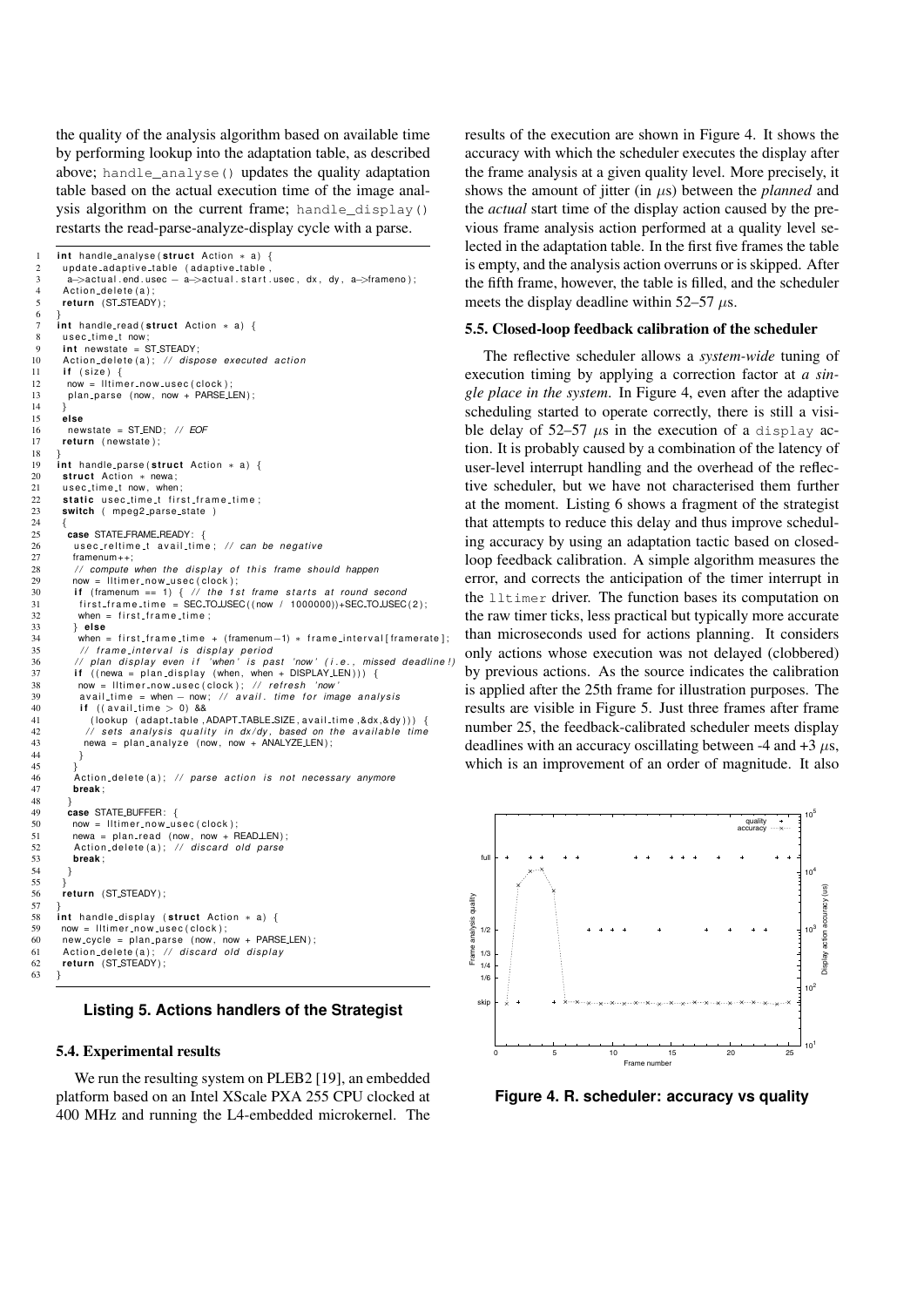```
handle<sub>-</sub>display (struct Action * a) {
   // ... prologue of handle_display() ...<br>
if ((a−>clobber == 0) && (framenum > 25)) {
     int error, newcal, oldcal;
     error = a-\geactual.start.raw.raw32 - a-\geplanned.start.raw.raw32;
     switch ( abs(error) ) {<br>case 0: // timely: notimely: no correction necessarybreak ;
        case 1:
                      error = error ∗ 2; // intentional fall −through
        default:<br>oldcal
                    {<br>= lltimer_get_calibration ( clock );<br>= - (error) / 2 + oldcal; // fee
                                            newcal = − ( error ) / 2 + oldcal ; // feedback correction
           lltimer_set_calibration (clock, newcal);
        }}}
  // ... epilogue of handle display () ...
}
```
**Listing 6. Timer feedback calibration**



**Figure 5. Scheduler feedback calibration**

*improves by an order of magnitude over a different approach to reflective scheduling, in which a reaction of the scheduler (on a Cyrix 233 MHz processor) takes "...on an average not* more than 30  $\mu$ s in the worst case..." [21]. Note that this tac*tic dynamically self-adapts to changes in operating system overhead or hardware performance. Of course, investigating the actual reasons of the delay could lead to a better tactic.*

### 5.6. Discussion

*Some closing comments: (i) the reflective scheduler achieves a clean separation of functional and timing concerns both at conceptual and implementation level [13]: writing and testing different scheduling policies, then, simply amounts to writing and testing the strategist's functions, which can be easily evolved independently from functional code, and even replaced at run-time; (ii) for the example at hand the reflective scheduler allowed well-localised solutions for both coarse-grained and fine-grained adaptivity problems: the code dealing with changes in the speeds of algorithm, platform and I/O is not only entirely contained in the strategist, but also very localised within it, and if necessary it can be replaced by more sophisticated heuristics to cope with more complex actions' timing behaviour with very*

*little or no changes to the rest of the system; (iii) to the extent that strategies can be made adaptive to the speed of the execution platform, they are (in principle) portable across architectures with different performance characteristics; (iv) the decomposition of the application code into actions does not require anything new or special: in most cases the actions' code is the tasks' code of traditional tasks-based schedulers; (v) the atomicity of actions is what makes the real-time line a correct model of system behaviour: if inconvenient it may be relaxed by introducing preemption in the model (but complicating it), or addressed refining a coarse action into a sequence of finer-grained actions; (vi) the purely reactive design of this paper's strategist is not prescriptive, but simply convenient for illustration purposes and the specific example at hand: the design of strategists is a new area of real-time and time-sensitive systems research.*

### 6. Related Work

*We presented a proof-of-concept implementation of the reflective scheduler in [16]. Its main disadvantage is the Java implementation, which introduces jitter in the order of 10s of milliseconds.*

*Reflective scheduling is a recent and active branch of realtime research [7,20,21,27–29]. In general other reflective approaches to real-time scheduling leverage techniques developed for procedural reflection (see Section 2.2). In the same manner as our reflective scheduler, they allow the designer to disentangle and cleanly separate the application code dealing with functional computations (base-level) from the code dealing with temporal behaviour (meta-level). However, unlike our reflective scheduler, their implementations typically involve an interpreted language [7], require changes to existing systems, or even a new ad-hoc operating system [20, 21], with a major impact on complexity and performance. More importantly, their meta-level controls the base-level temporal behaviour with ordinary threads and priority-based schedulers, shown in this paper to be both less expressive and less accurate than their reflective counterparts.*

*Fiasco [6] is a real-time variant of L4 that sports sophisticated kernel-level support for periodic real-time tasks [30]. The reflective scheduler achieves flexible real-time scheduling both for periodic and non-periodic tasks without modifications to the L4-embedded microkernel.*

*Finally, other approaches to adaptive real-time scheduling exist. The framework presented in [14], for example, aims at regulating real-time scheduling using as controlled variable the miss ratio, which is "the number of deadline misses divided by the total number of completed and aborted task", while the controlling (manipulated) variable is the "total estimated CPU utilisation". The level of control achieved with this approach is more coarse-grained than what achieved via reflective scheduling.*